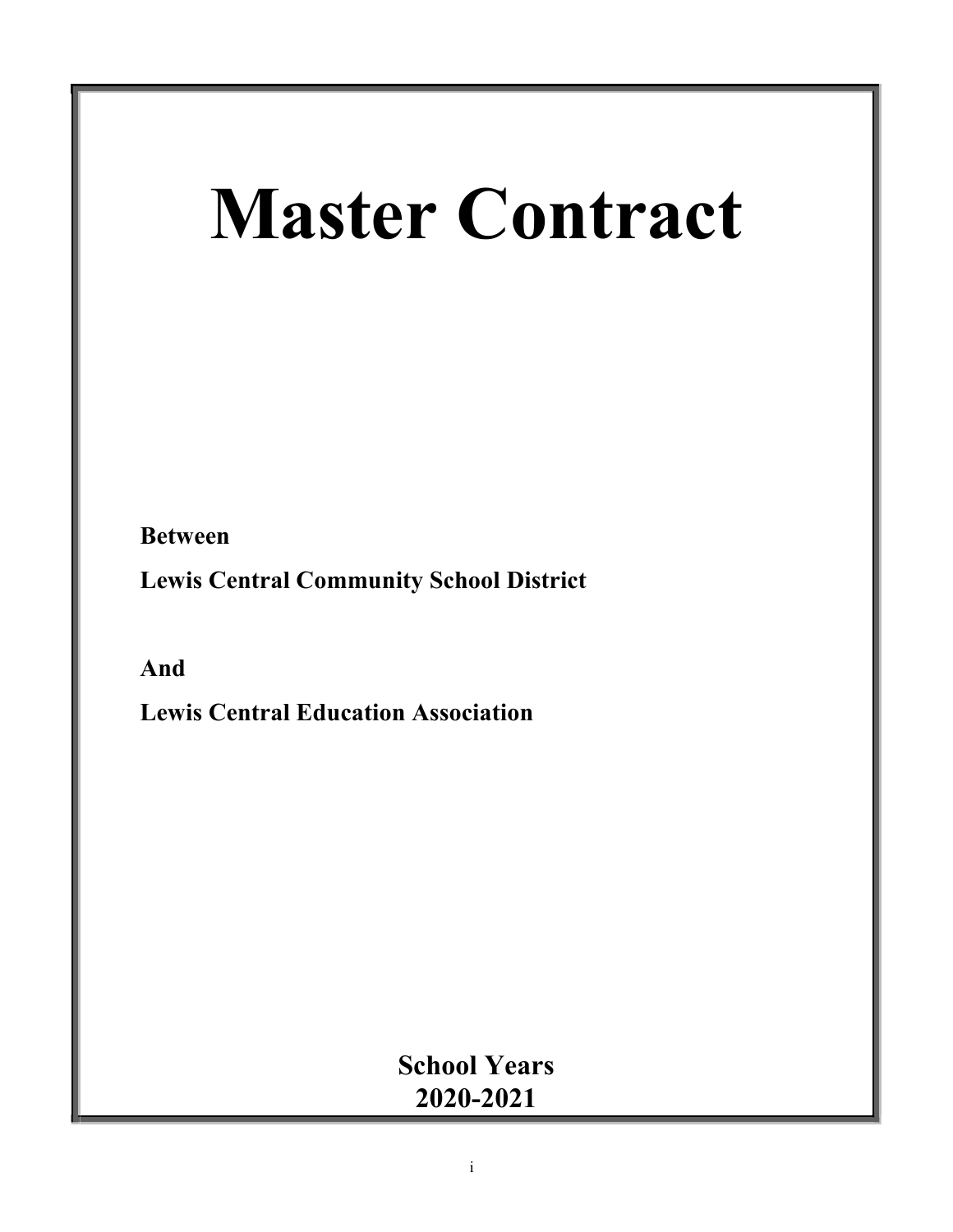*It is the policy of the Lewis Central Community School District not to illegally discriminate on the basis of race, color, national origin, gender, disability, religion, creed, age (for employment), marital status (for programs), sexual orientation, gender identity and socioeconomic status (for programs) in its educational programs and its employment practices. There is a grievance procedure for processing complaints of discrimination. If you have questions or a grievance related to this policy please contact the district's Equity Coordinator, Laurie Thies, Special Populations Coordinator, 4121 Harry Langdon Blvd., Council Bluffs, IA 51503, 712-366-8311 [lthies@lewiscentral.org](mailto:lthies@lewiscentral.org)*

*If you are a person with a disability who requires reasonable accommodations in order to participate in this program; please contact 366-8311 no later than 24 hours in advance to discuss your needs.*

> *The Lewis Central Community School District provides equal opportunity in employment to all persons regardless of age, race, creed, color, sex, national origin, religion or disability.*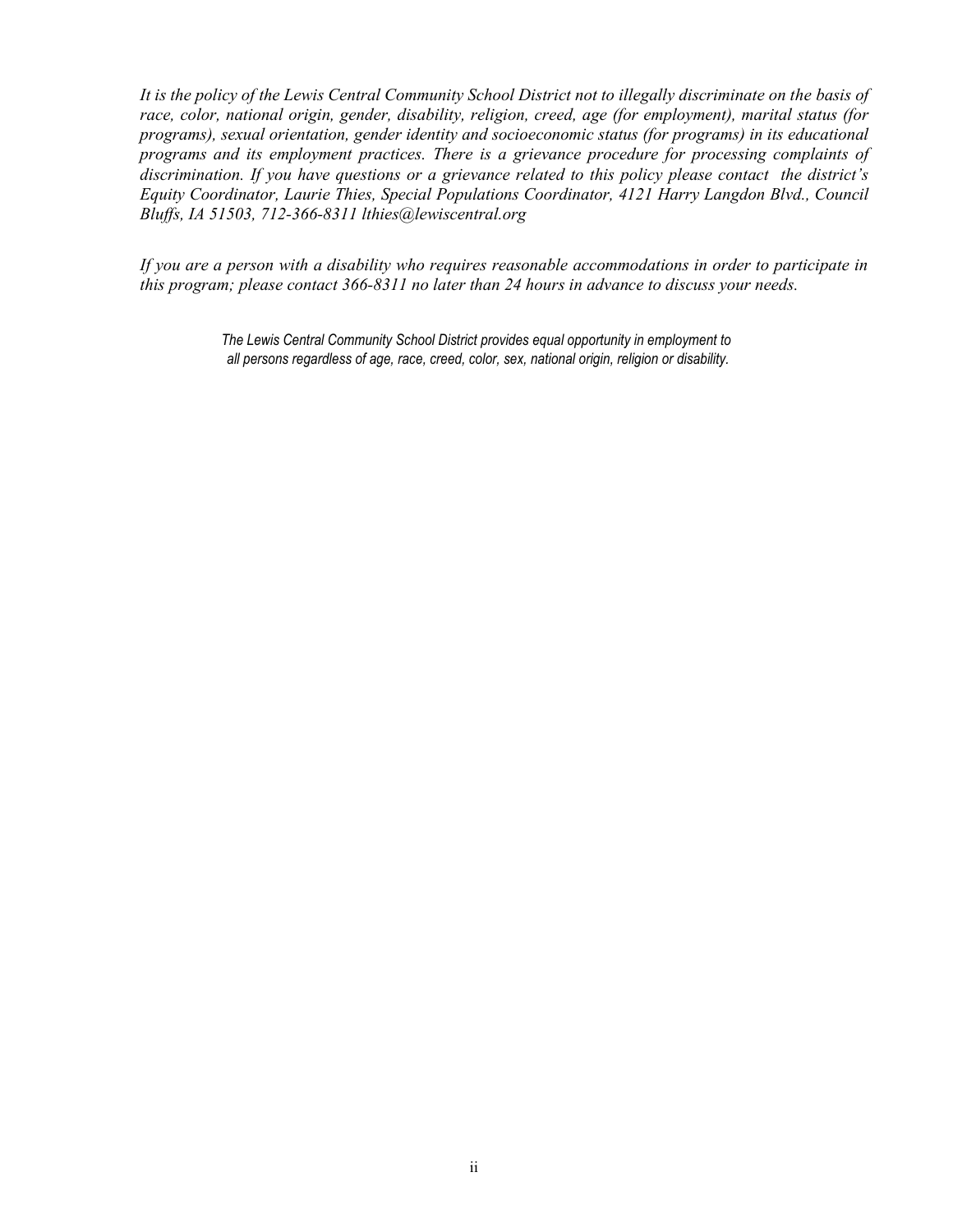# **TABLE OF CONTENTS**

#### **ARTICLE**

| A.             |                  |
|----------------|------------------|
| <b>B.</b>      |                  |
|                | 1.               |
|                | 2.               |
|                | 3.               |
|                | 4.               |
| $\mathbf{C}$ . |                  |
|                |                  |
| A.             |                  |
| B.             |                  |
| $C_{\cdot}$    |                  |
| D.             |                  |
| Е.             |                  |
|                |                  |
| A.             |                  |
| <b>B.</b>      |                  |
| $C_{\cdot}$    |                  |
|                |                  |
|                |                  |
| A.             |                  |
| B.             |                  |
| $C_{\cdot}$    |                  |
| D.             |                  |
| E.             |                  |
| F.             |                  |
| G.             |                  |
| Н.             |                  |
|                | 1.               |
|                | 2.               |
| I.             |                  |
| J.             |                  |
| Κ.             |                  |
|                |                  |
|                |                  |
|                |                  |
|                |                  |
|                | 1.               |
| А.             | $\overline{2}$ . |
|                | 3.               |
| В.             |                  |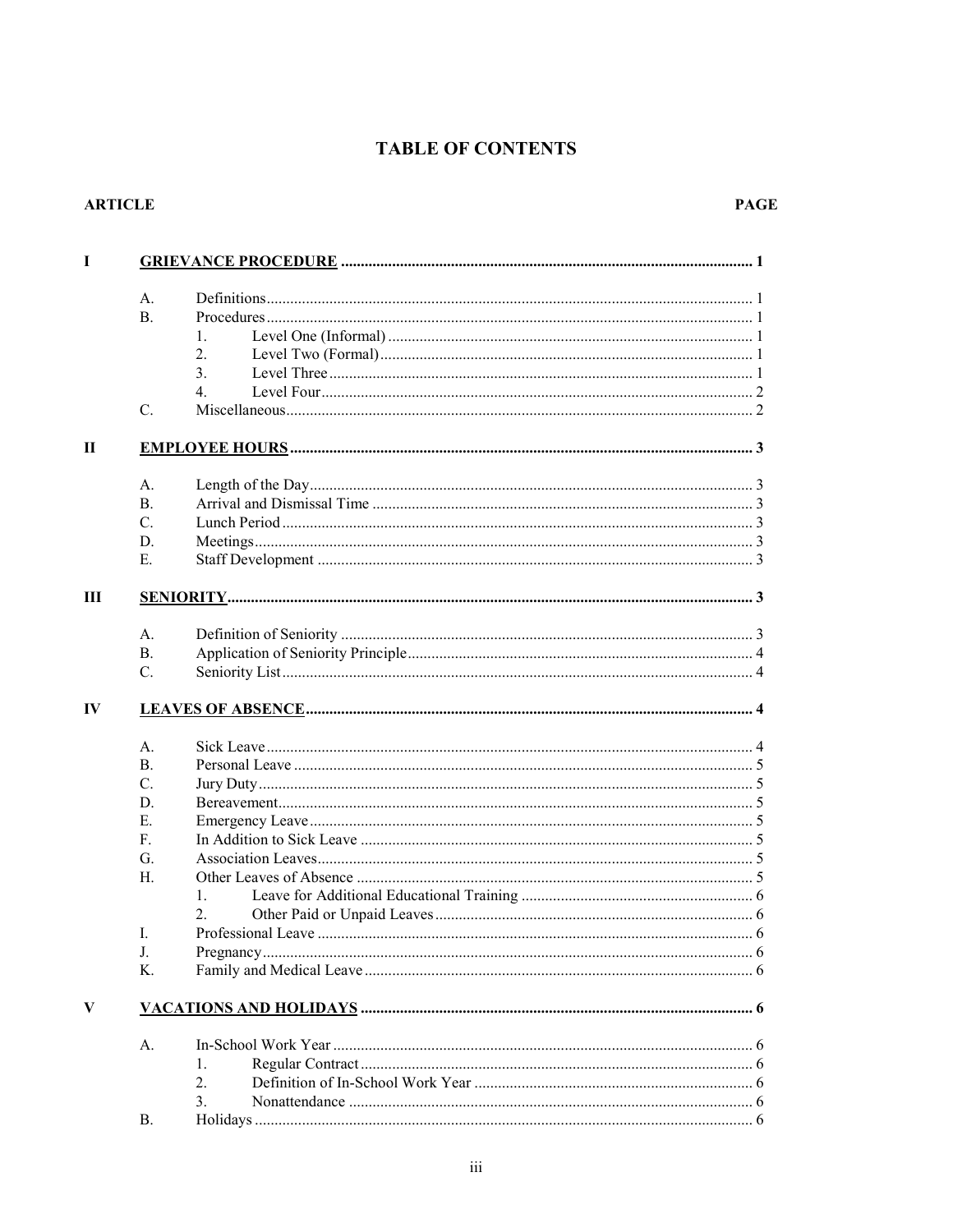| VI   |                   |                |    |
|------|-------------------|----------------|----|
|      | A.                |                |    |
|      | <b>B.</b>         |                |    |
|      |                   | 1.             |    |
|      |                   | 2.             |    |
|      |                   | 3.             |    |
|      | C.                |                |    |
|      |                   | $\mathbf{1}$ . |    |
|      | D.                |                |    |
|      |                   | 1.             |    |
|      | Е.                |                |    |
|      | $F_{\rm{L}}$      |                |    |
|      | G.                |                |    |
|      | Н.                |                |    |
|      |                   |                |    |
| VII  |                   |                |    |
|      |                   |                |    |
|      | A.                |                |    |
|      |                   | 1.             |    |
|      |                   | 2.             |    |
|      |                   |                |    |
| VIII |                   |                |    |
|      |                   |                |    |
|      | A.                |                |    |
|      | <b>B.</b>         |                |    |
|      | $C_{\cdot}$       |                |    |
|      |                   |                |    |
| IX   |                   |                |    |
|      |                   |                |    |
|      | A.                |                |    |
|      | B.                |                |    |
|      | $C_{\cdot}$       |                |    |
|      | D.                |                |    |
|      | Е.                |                |    |
|      | F.                |                |    |
|      |                   |                | 11 |
|      |                   |                |    |
|      |                   |                |    |
|      |                   |                |    |
|      |                   |                |    |
|      | <u>APPENDIX A</u> |                |    |
|      |                   |                |    |
|      |                   |                |    |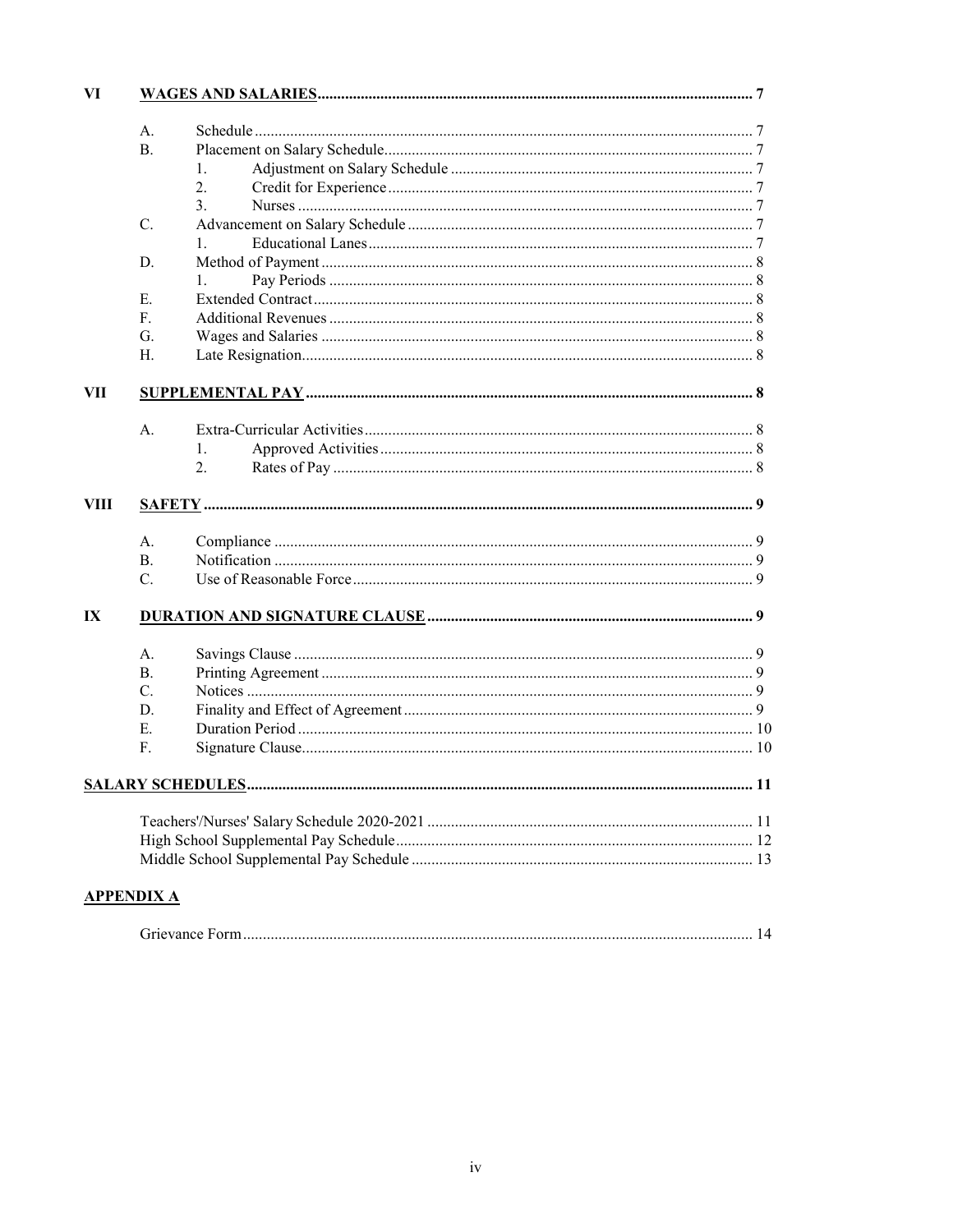# **ARTICLE I**

# **Grievance Procedure**

#### A. Definitions

- 1. Grievance. A grievance is a claim by an employee, a group of employees or the Association that there has been a violation, misinterpretation or misapplication of any provision of this Agreement.
- 2. Aggrieved Person. An "aggrieved person" is the person or persons or the Association filing the grievance.
- 3. Party in Interest. A "party in interest" is the person or persons filing the grievance and any person, including the Association or Board, who might be required to take action or against whom action might be taken in order to resolve the grievance.
- 4. The term "days," when used in this contract shall mean working days throughout the year (12 months), except where otherwise indicated, excluding weekends, holidays, and school vacation days. Summer months shall not be considered vacation days.
- 5. A grievance representative is the person or persons chosen to represent the aggrieved party at any level of the procedure.

#### B. Procedures

#### Level One (Informal)

- 1. An employee or group of employees with a grievance will first discuss it with his/her principal, either individually or with a grievance representative present, with the objective of resolving the matter informally. The principal shall be informed of the event giving rise to the grievance and the principal shall meet with the employee within five (5) days of being informed of such event.
- 2. Initiation of action on any grievance must begin not later than ten (10) school days after the event which is in question. Grievances may be filed any time concerning matters where violations, misinterpretations or misapplications are continuous or ongoing.
- 3. All discussions and decisions in Level One shall be restricted to the parties in interest and their representatives.

#### Level Two (Formal)

- 1. If, after the informal discussion with the principal or immediate supervisor, a grievance still exists, the aggrieved person may invoke the formal grievance procedure by filing a written grievance with the immediate supervisor within five (5) days. The grievance form shall be available from the Association and shall be signed by the aggrieved person. The written rationale for the appeal shall include grounds for regarding the supervisor's decision as incorrect. It shall state the names of all persons officially present at the Level One proceeding.
- 2. The immediate supervisor shall communicate his decision in writing within five (5) days and present it to the grievant. All discussions and decisions in Level Two shall be restricted to the parties in interest and their representatives.

#### Level Three

1. Within five (5) days of the receipt of the decision rendered by the immediate supervisor, the aggrieved person shall have the option of appealing the decision to the superintendent. Such appeal shall include a copy of the decision being appealed and grounds for regarding the decision as incorrect. Such appeal shall be directed to the superintendent and shall be inwriting.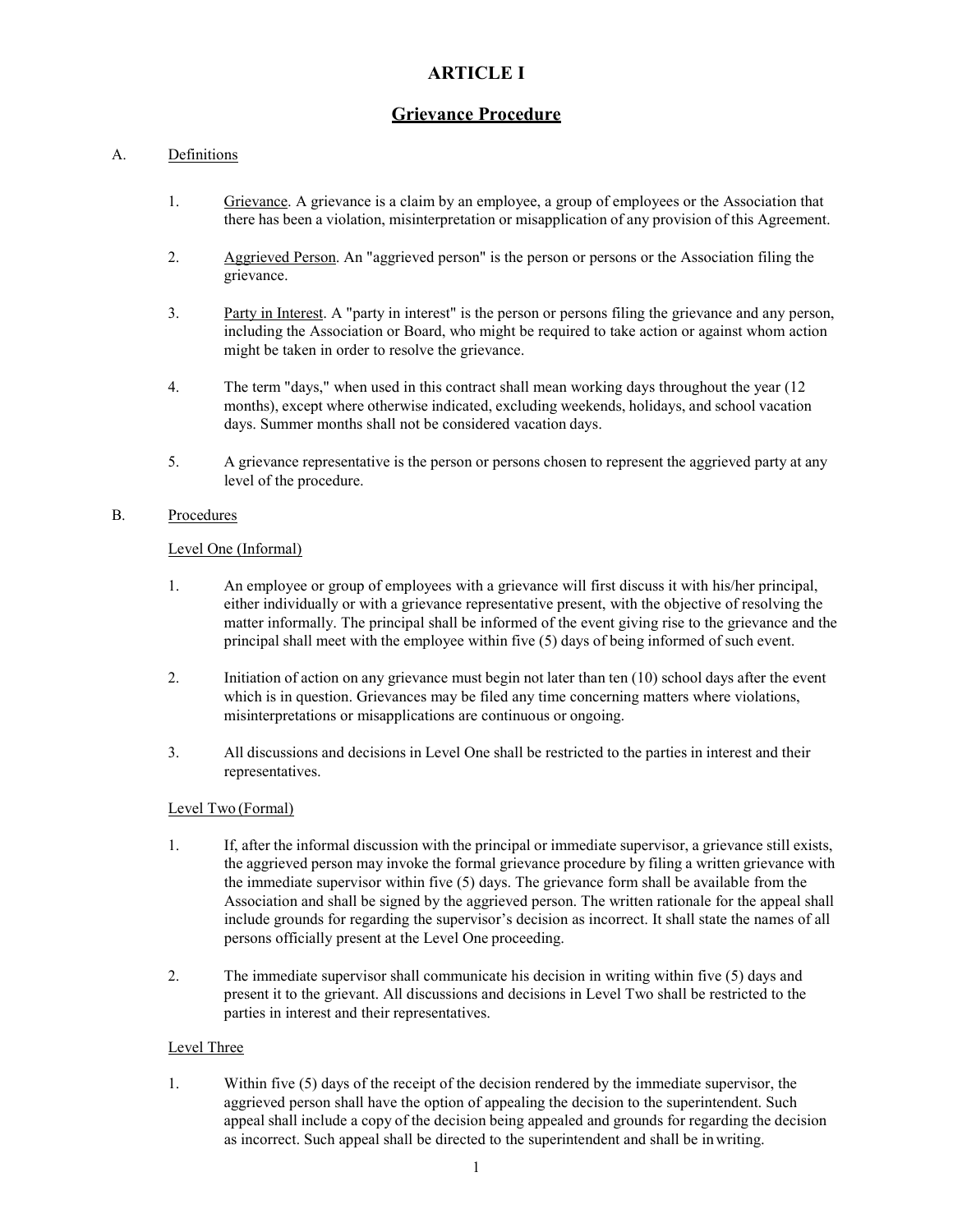2. The superintendent, within ten (10) days, shall meet with the aggrieved person and/or parties in interest. Disposition of the grievance shall be made in writing by the superintendent within five (5) days after the said meeting. A copy of such disposition shall be furnished to the aggrieved person and the Association.

#### Level Four

- 1. If the aggrieved person and/or the Association is not satisfied with the disposition of the grievance by the superintendent or if no disposition has been made within the time limits, the aggrieved person and the Association may submit the grievance to arbitration.
- 2. If, within ten (10) days following the Level Three decision, the Association submits a notice to the superintendent of the intent to enter into arbitration, the Board and the Association shall attempt to agree upon a mutually-acceptable arbitrator and shall obtain a commitment from said arbitrator to serve. If the parties are unable to agree upon an arbitrator or to obtain such a commitment within five (5) days, a written request for a list of arbitrators shall be made to the Public Employment Relations Board by either party, subject to their availability. The list shall consist of five (5) arbitrators and the parties shall determine by lot which party shall have the right to remove the first name from the list. The party having the right to remove the first name shall do so within two (2) days. Then the parties shall have one day alternately to remove names until only one name remains. The person whose name remains shall be the arbitrator.
- 3. The arbitrator, so selected, shall confer with the representatives of the Board and the Association and hold hearings promptly and shall issue the decision not later than fifteen (15) days from the date of the close of the hearings or if oral hearings have been waived, then from the date the final statements and proofs on the issues are submitted to the arbitrator. The arbitrator's decision shall be in writing and shall set forth the findings of fact, reasoning, and conclusion on the issues submitted. The arbitrator shall have no power to alter, add to or detract from the specific provisions of the contract. The decision of the arbitrator shall be submitted to the Board and the Association and shall be final and binding on the parties.
- 4. The costs for the services of the arbitrator including per diem expenses, if any, and actual and necessary travel, subsistence expenses, and the cost of the hearing room shall be borne equally by the Board and the Association. Any other expenses incurred shall be paid by the party incurring same.

#### C. Miscellaneous

- 1. Separate Grievance File. All documents, communications, and records dealing with the processing of a grievance, except those originating with the personnel file, shall be filed in a separate grievance file and shall not be kept in the personnel file of any of the participants.
- 2. Meetings and Hearings. All meetings and hearings after Level Two under this procedure shall be conducted in private, upon request, and shall include only witnesses, the parties in interest, and their designated or selected representatives, heretofore referred to in this Article.
- 3. Failure of the person deciding the grievance at any step of this procedure to communicate the decision in writing on a grievance within the specified time limits shall permit the aggrieved person to proceed to the next step. Failure by the aggrieved person at any step to appeal within the specified time limits shall be deemed to be acceptance of the decision rendered at thatstep.
- 4. Time limits at any level may be extended by mutual agreement of the parties involved. Such agreement must be in writing.
- 5. Any party in interest may be represented at all stages of the grievance procedure by a representative of his/her own choosing. When an employee is not represented by the Association, the Association shall have the right to be present at Level Two and beyond.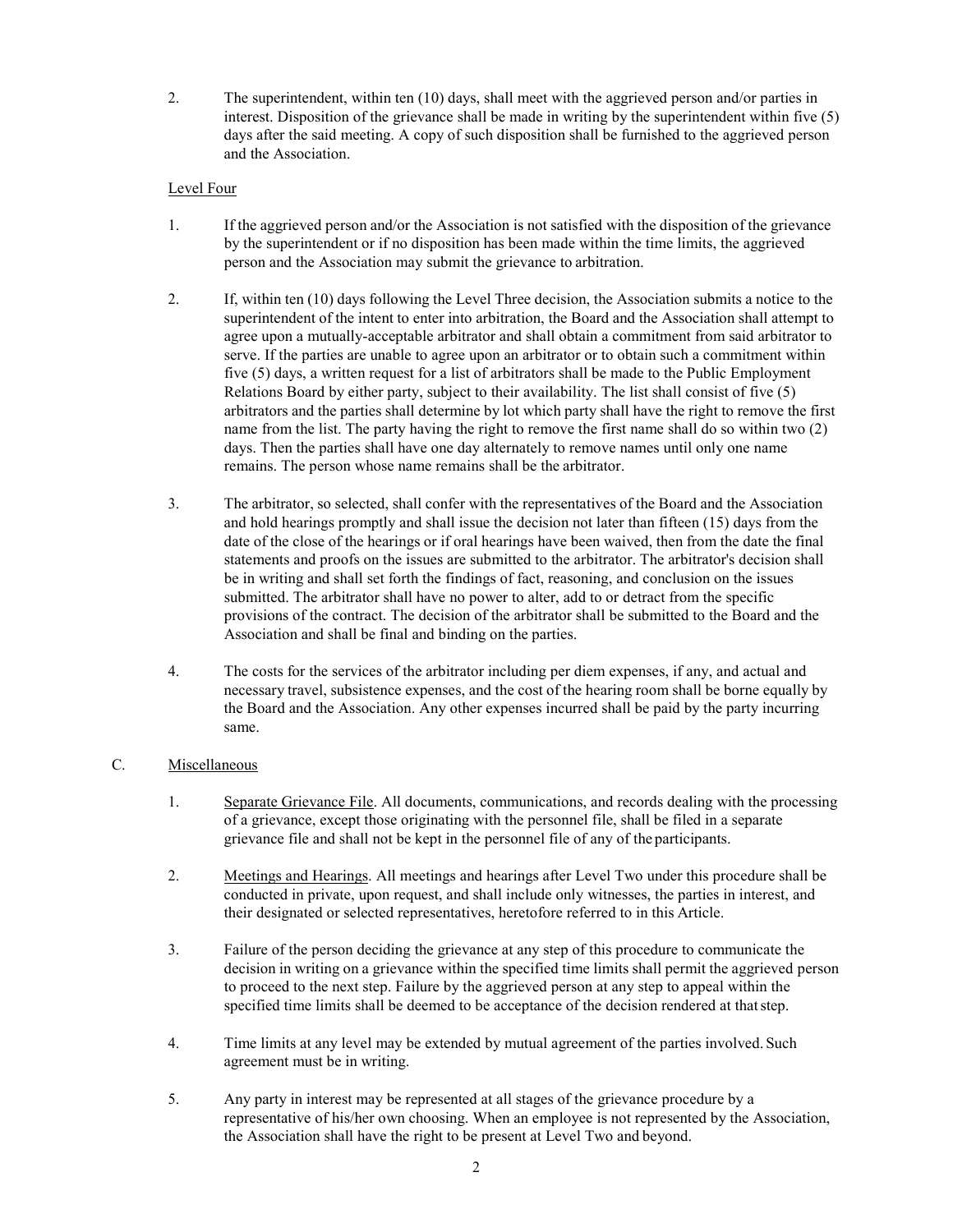6. If the grievant first files any claim or complaint in any forum other than under the grievance procedure of this Master Contract Agreement, then the School District shall not be required to process the same claim through this grievance procedure.

# **ARTICLE II**

# **Employee Hours**

- A. Length of the Day. All full-time employees covered under this contract shall work eight hours percontract day including a duty-free lunch period. Part-time employees' working hours will be set by the building principal.
- B. Arrival and Dismissal Time
	- 1. The beginning and ending time for the employees' eight-hour contract day shall be set by the building principal. Nothing in this Article precludes the building principal from establishing more than one beginning and ending time for one or more employees.
	- 2. On Fridays and on days preceding holidays and vacations, the employees' day shall end when the buses have departed from the respective buildings of the employees.

#### C. Lunch Period

- 1. All employees shall have a daily, uninterrupted, duty-free lunch period of thirty-five (35)minutes.
- 2. Employees may leave the school premises during their duty-free lunch period provided the building principal has been notified where the employee may be located during the period of absence.
- D. Meetings
	- 1. Employees covered by the Master Contract Agreement may be required to report before or remain after the regular work day for the purpose of attending faculty or other administratively-called meetings. Employees shall be given two days advance notice of such meetings. Such meetings shall be no more than 30 minutes outside of the normal working hours.
	- 2. Employees may be required, without additional compensation, to attend no more than six (6) evening meetings outside the regular school day each year. Attendance at additional meetings shall be at the discretion of the employee.
- E. Staff Development
	- 1. Whenever the District schedules a full day of staff development, part-time employees will participate in the full day's program and be compensated for a full day ofwork.

# **ARTICLE III**

# **Seniority**

A. Definition of Seniority. Seniority for the purposes of this Agreement shall be based on the date of the beginning continuous full-time employment as an employee in this school district. Part-time employees shall be considered full-time employees for the purposes of this Article and seniority shall accumulate on a pro rata basis. If two or more employees have the same number of years of continuous full-time employment within the district, the employee who signed his/her contract of employment first shall be considered most senior. Resolution of seniority questions left unsettled by the previous two provisions shall be determined by the drawing of lots. A probationary employee as defined in section 279.l9 of the Iowa Code shall have no seniority until the employee has completed the probationary period. At that time the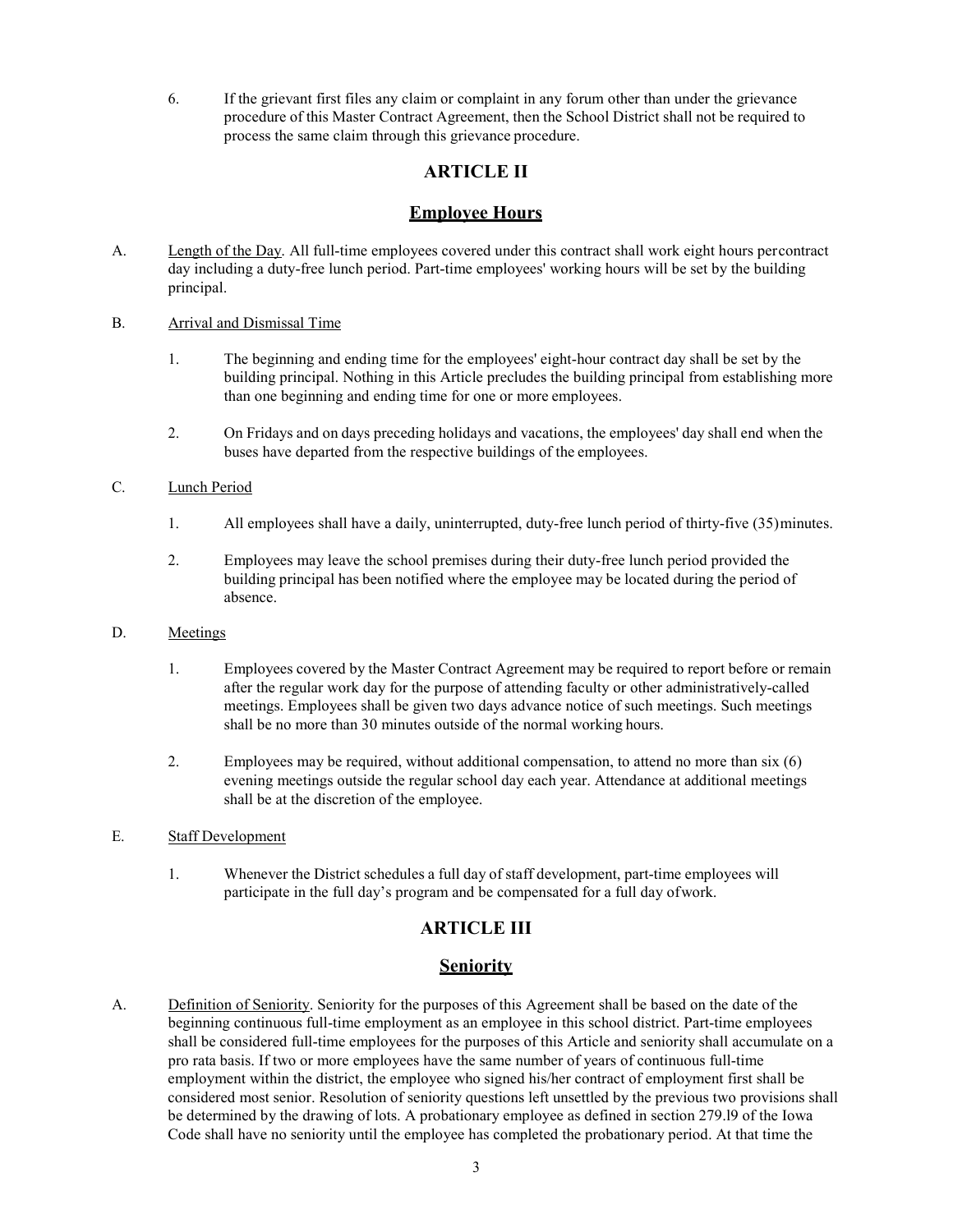employee shall acquire seniority from the date the employee began continuous full-time employment. No matter concerning staff reduction of a probationary employee shall be subject to the grievance procedure.

- B. Application of Seniority Principle.
	- 1. Whenever this Agreement calls for the use of seniority, seniority shall govern except in the situation where the administration has determined that the qualifications of the individuals for the position or assignment in question are not relatively equal, in which case a junior employee may be given preference. In considering qualifications in this Agreement, the administration shall consider, but not be limited to, the needs of the district, the employee's certification, educational preparation, and experience.
	- 2. The application of the principles set forth in (1) above shall be subject to the grievance procedures in Article I of this agreement only with respect to the question whether the administration arbitrarily or capriciously concluded that two or more employees are not equally qualified for the position or assignment in question.
- C. Seniority List. Before November 1 of each school year, the Board shall provide the Association with a seniority list for all employees in the bargaining unit. Any objection to the seniority list must be filed asa grievance by an employee, alleging his/her improper ranking (or seniority date) on that list, before December 1 of the year in which the Association received the list or the list shall stand approved as provided, and the correctness of the information shall not be subject to subsequent challenge by an employee or the Association.

# **ARTICLE IV**

# **Leaves of Absence**

- A. Sick Leave
	- 1. Sick leave shall be that specifically indicated by State law asfollows:

The school district will provide sick leave as directed by State Law--ten (10) days for the first year of employment within the district, eleven  $(11)$  days for the second year, twelve (12) days for the third year, thirteen (13) days for the fourth year, fourteen (14) days for the fifth year, and fifteen (15) days thereafter to accumulate a maximum of one hundred fifty (150) days.

Except that effective July 1, 2003, all new employees will accumulate a maximum of ninety (90) days.

Within seven (7) work days of returning to work, an employee must complete a request for leave in the District's leave reporting system or the leave will be unpaid.

- 2. Family Illness Leave. Each employee will be allowed up to a maximum of seven (7) days peryear without deduction in pay for a serious illness, serious injury, surgery or hospitalization in the immediate family. The immediate family will include spouse, children, mother, father, father- or mother-in-law, grandchildren, brother or sister or anyone living in the home of the employee. For purposes of this section, serious illness or serious injury shall be defined as an illness or injury requiring the attention of a licensed physician. Family illness days taken will be deducted from the employee's sick leave. Whenever there are extenuating circumstances, an employee should refer to Section H (2) of this agreement.
- 3. Adoption Leave. A short-term leave of absence without deduction in pay will be granted, upon approval of the Superintendent, to an employee in the event of his/her adoption of a child. Such paid adoption leave shall not exceed ten (10) days and the employee will be required to exchange one (1) sick leave day for each day of adoption leave used.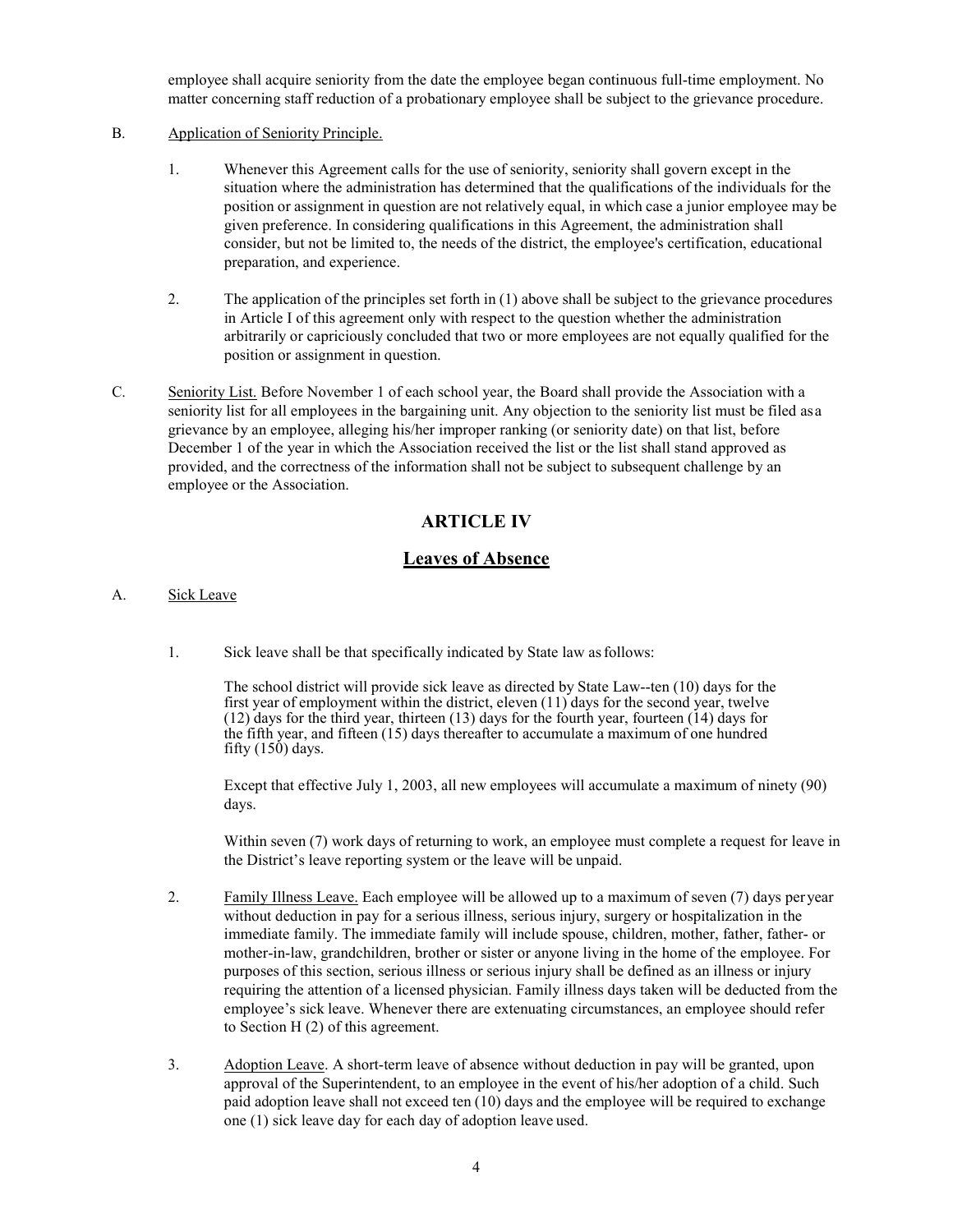- 4. Notification of Accumulation. Employees shall be given access to their accumulated sick leave days through the District's leave reporting system no later than October 1st of each school year. Failure of the employee to object to the accounting provided by the District within ten (10) calendar days of receipt of the notice shall constitute a waiver of the employee's right to grieve said accounting.
- 5. Extended Leave. An employee who is unable to work because of personal illness or injury and who has exhausted all of his/her accumulated sick leave shall be granted an unpaid leave of absence for the duration of the illness or injury, not to extend beyond the current school year.
- B. Personal Leave. Personal leave of two (2) days will be granted, with full pay. Personal leave requests are to be made three (3) days in advance of the anticipated absences except in cases of emergency. An employee requesting the leave shall state the reasons for the leave in writing on the form provided unless the leave request is for reasons which are of a personal and intimate nature. The reason shall be stated for record keeping purposes only. Not more than three (3) employees from each attendance center may be granted personal leave for the same day, except in cases of emergency. Requests shall be honored on a first-come-first-served basis according to the time they are presented in writing and received in the principal's office. Personal leave may not be used on the last working day before or the first working day after a holiday or vacation. At the end of each year employees will be reimbursed at the rate of substitute pay for each day of unused personal leave.
- C. Jury Duty. Any employee called for jury duty during school hours shall be provided such time. Any fees or remuneration the employee received during such leave shall be turned over to the Lewis Central Community Schools.
- D. Bereavement. Employees will be allowed up to a maximum of seven (7) days per year without deduction in pay for a death in the employee's family. Two (2) additional days may be taken from employee's accumulated sick leave. For purposes of this section family shall include spouse, children, mother, father, brothers, sisters, sons- or daughters-in-law, fathers- or mothers-in-law, brothers- or sisters-in-law, grandmother, grandfather, grandchildren, aunts, and uncles of the employee or the employee's spouse or anyone living in the home of the employee. Employees may use one (1) of the maximum of seven (7) days per year for the death of an individual who is not included within the definition of family as set out above. Whenever there are extenuating circumstances, an employee should refer to Section H (2) of this agreement
	- 1. Approval is subject to the superintendent and the superintendent's decision shall be final. The above leave may be initiated by calling the building principal or the supervisor as the situation may determine.
- E. Emergency Leave. Employees will be allowed a maximum of three (3) days of emergency leave subject to the following limitations:
	- 1. Emergency leave requests are to be made as soon as possible after the emergencyoccurs.
	- 2. All requests are subject to the approval of the building principal.
- F. In Addition to Sick Leave. Leaves of absence taken in B, C, D, and E of Leaves of Absence shall be in addition to any sick leave to which the employee is entitled.
- G. Association Leaves. Up to fifteen (15) days each year shall be granted to the Association for its representatives to attend conferences, conventions, and other activities of the local, state, and national affiliated organizations. The Association shall reimburse the Board for the cost of substitute teachers for absent employees.
- H. Other Leaves of Absence. The Board of Education may grant a leave of absence for a definite period of time to employees, without pay, for the following: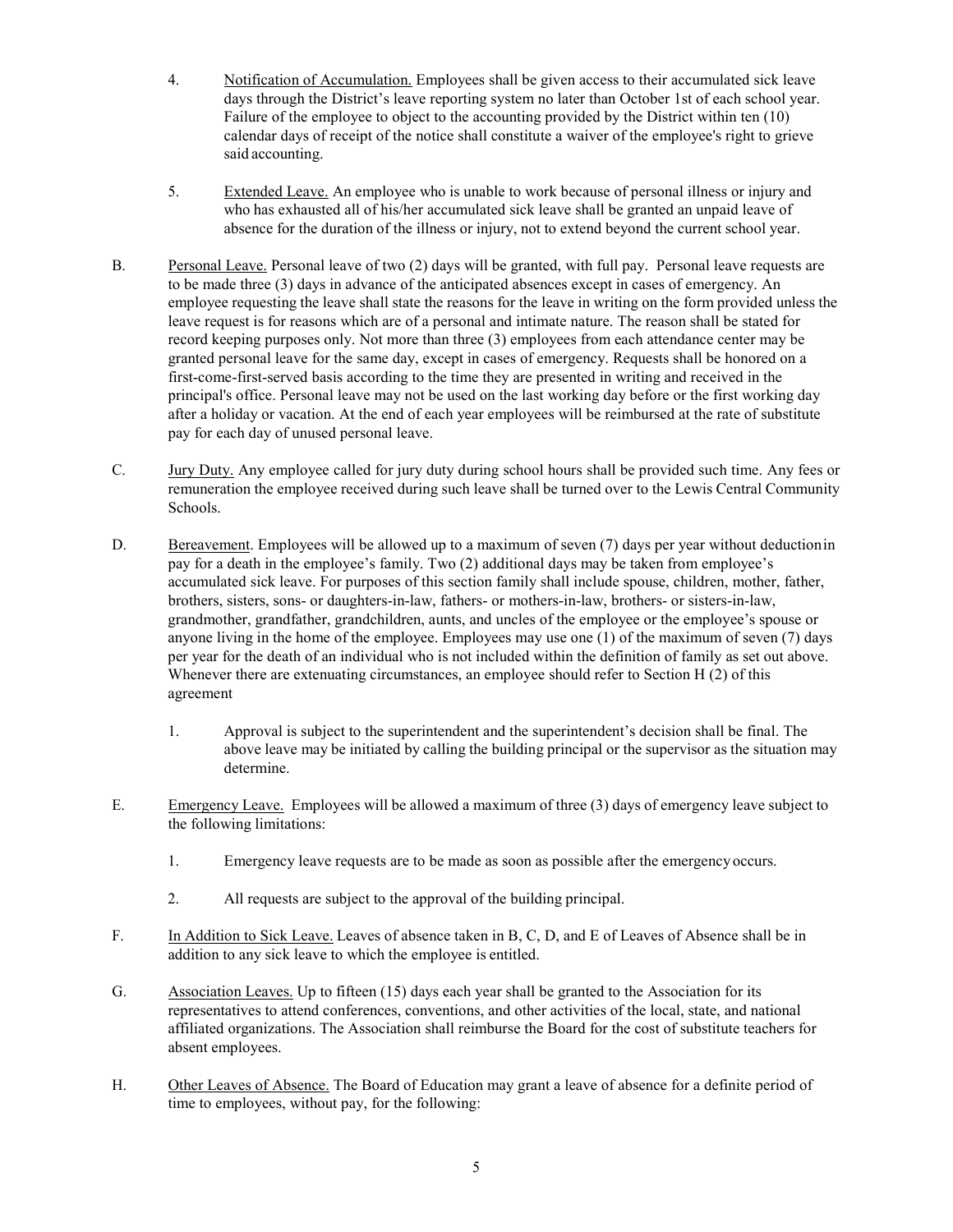- 1. Leave for Additional Educational Training. A leave of up to one year may be granted, upon application, for the purpose of engaging in study at an accredited college or university, such study to be related to teacher's professional responsibilities at Lewis Central. Upon return from such leave, the employee shall be placed at the same vertical position on the salary schedule for which he/she was eligible at the time the leave commenced and the salary shall be adjusted for horizontal advancement according to credit hours earned.
- 2. Other Paid or Unpaid Leave. The Board, at its discretion, may grant other paid or unpaid leaves. An employee who is granted an unpaid leave pursuant to this provision may be required to pay for the cost of a substitute teacher for the duration of the leave as a condition of the granting of this leave.
- I. Professional Leave. Attendance at educational meetings is permitted at full pay if such absence is approved by the employee's principal. If any regular full-time employee wishes to be absent from duty for a brief period to attend a professional meeting, the employee must complete a request for leave in the District's leave reporting system at least five (5) days prior to the first day of anticipated absence. Professional days shall be used for the purpose of:
	- 1. Visitation to view other instructional techniques or programs.
	- 2. Conferences, workshops or seminars conducted by colleges, universities or other educational institutions or organizations.
- J. Pregnancy. Pregnancy will be treated as an illness to be covered under the Sick Leave section of the Master Contract.
- K. Family and Medical Leave. Employees of the District are entitled to unpaid family and medical leaves to the same extent and subject to the same terms and conditions as set forth in The Family and Medical Leave Act of 1993. No provision of the Act is diminished by the inclusion of the provision in this contract nor are the pre-existing family or medical leave provisions of this contract diminished by the inclusion of this provision in this contract.

# **ARTICLE V**

# **Vacations And Holidays**

- A. In-School Work Year.
	- 1. Regular Contract. The in-school work year for employees contracted on a nine month basis shall not exceed one hundred ninety-two (192) days.
	- 2. Definition of In-School Work Year. The in-school work year shall include days when pupils are in attendance, orientation days, and any other days on which employee attendance isrequired.
	- 3. Nonattendance. Employee attendance shall not be required whenever student attendance is not required due to inclement weather or other emergency closings.
- B. Holidays. The regular and extended contract of employees shall include four paid holidays. Such holidays shall include Labor Day, Thanksgiving (2), and Memorial Day. January 2 shall be a vacation day. No employee shall be required to perform duties on any of the above days.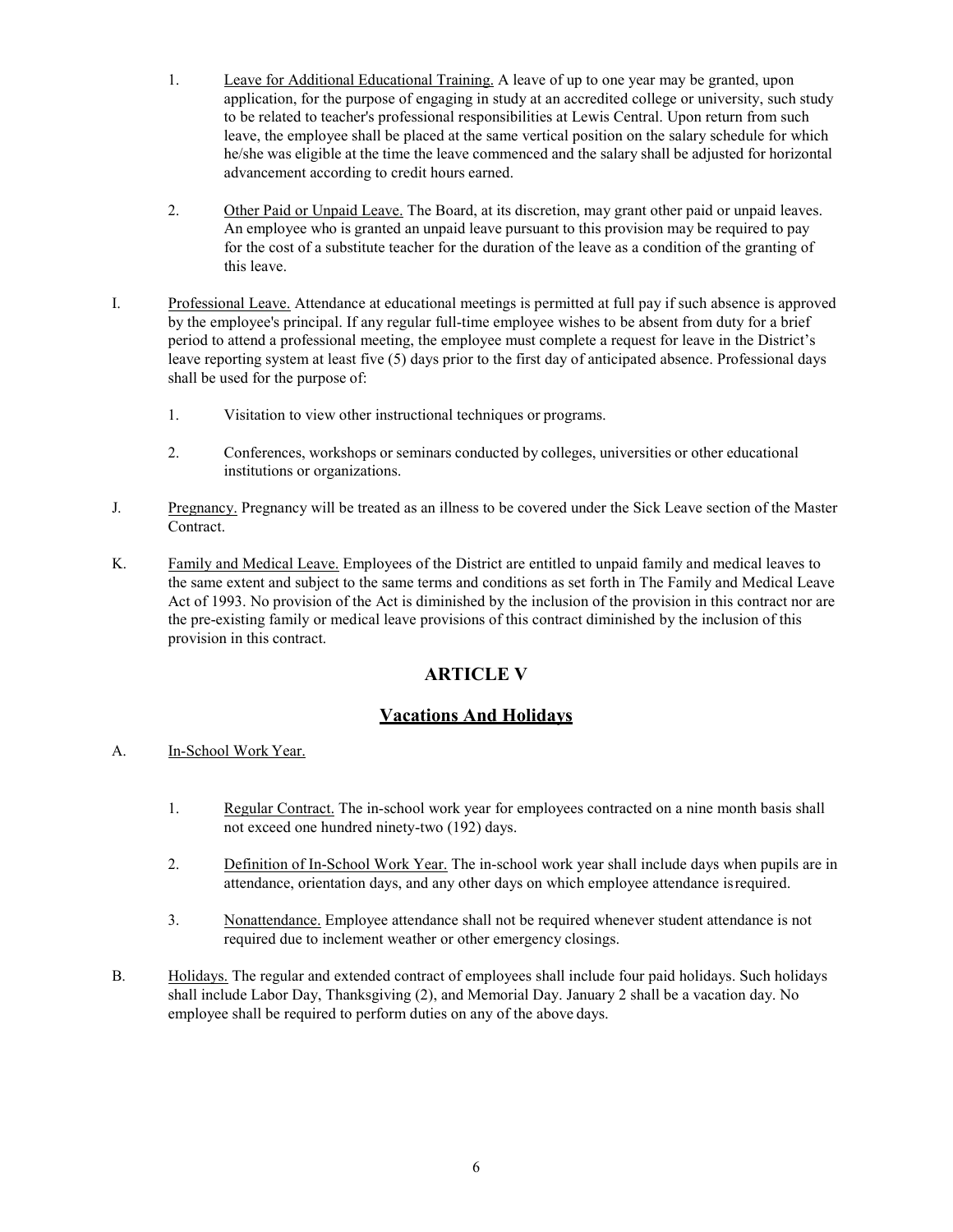# **ARTICLE VI**

#### **Wages and Salaries**

#### A. Schedule.

- 1. The salaries of all employees are covered by the regular salary schedule set forth and attached hereto.
- 2. The combined salary schedule will have an operating base of \$32,200. The amount of the teacher salary supplement included on each step of this schedule will reflect an equal distribution of the teacher salary supplement monies to all employees.
- 3. The Board will continue to distribute the actual amount of teacher salary supplement received minus the Board costs for IPERS and FICA.
- 4. The per diem compensation for employees with extended contracts will be determined utilizing the regular salary schedule minus the salary supplement amount for that step.

The career increment amounts on Step 0 of the salary schedule shall increase to the following amounts.

| BA+24 lane           | Step 12 | \$400   |
|----------------------|---------|---------|
| BA+36 lane           | Step 14 | \$750   |
| MA lane              | Step 20 | \$750   |
| MA+12 lane           | Step 20 | \$900   |
| $MA+24$ lane         | Step 20 | \$1,050 |
| $MA+36$ lane Step 20 |         | \$1,200 |
|                      |         |         |

#### B. Placement on Salary Schedule.

- 1. Adjustment on Salary Schedule. Each employee contracted to work one semester or more of the previous contract year shall be advanced one vertical step on the salary schedule. Employees not contracted for the minimum of one semester of the previous contract year shall remain on the same vertical step of the salary schedule. Employees who are on intensive assistance at the end of the school year will not be eligible for any pay increase for the following year.
- 2. Credit for Experience. Upon initial employment or rehire, an employee may be granted full credit for experience in a duly-accredited school. Employees with no prior experience or with fewer than three years experience shall be placed on step 4 of the salary schedule.
- 3. Nurses. Nurses with less than a BA degree will be paid on the Nurse lane, the base of which will be 90% of the BA base, Step 0. Nurses with a BA degree or higher will be paid on the same lane as teachers with the equivalent education.

#### C. Advancement on Salary Schedule.

1. Educational Lanes. Employees on the regular salary schedule who move from one educational lane to a higher educational lane shall move to the corresponding step on the higher lane. For the 2019-2020 contract, there will be movement from one educational lane to a high educational lane for eligible employees, but there will be no vertical step movement for eligible employees. No employee shall move more than one vertical step per year. For an employee to advance from one educational lane to another at the beginning of the contract year, he/she shall file an intention form with the District Personnel Office no later than April 1 and submit suitable evidence of additional educational credit no later than August 15. Graduate level courses in education or graduate level courses which pertain to the employee's field of instruction, shall qualify an employee for advancement to a higher educational lane on the salary schedule. Other courses may qualify if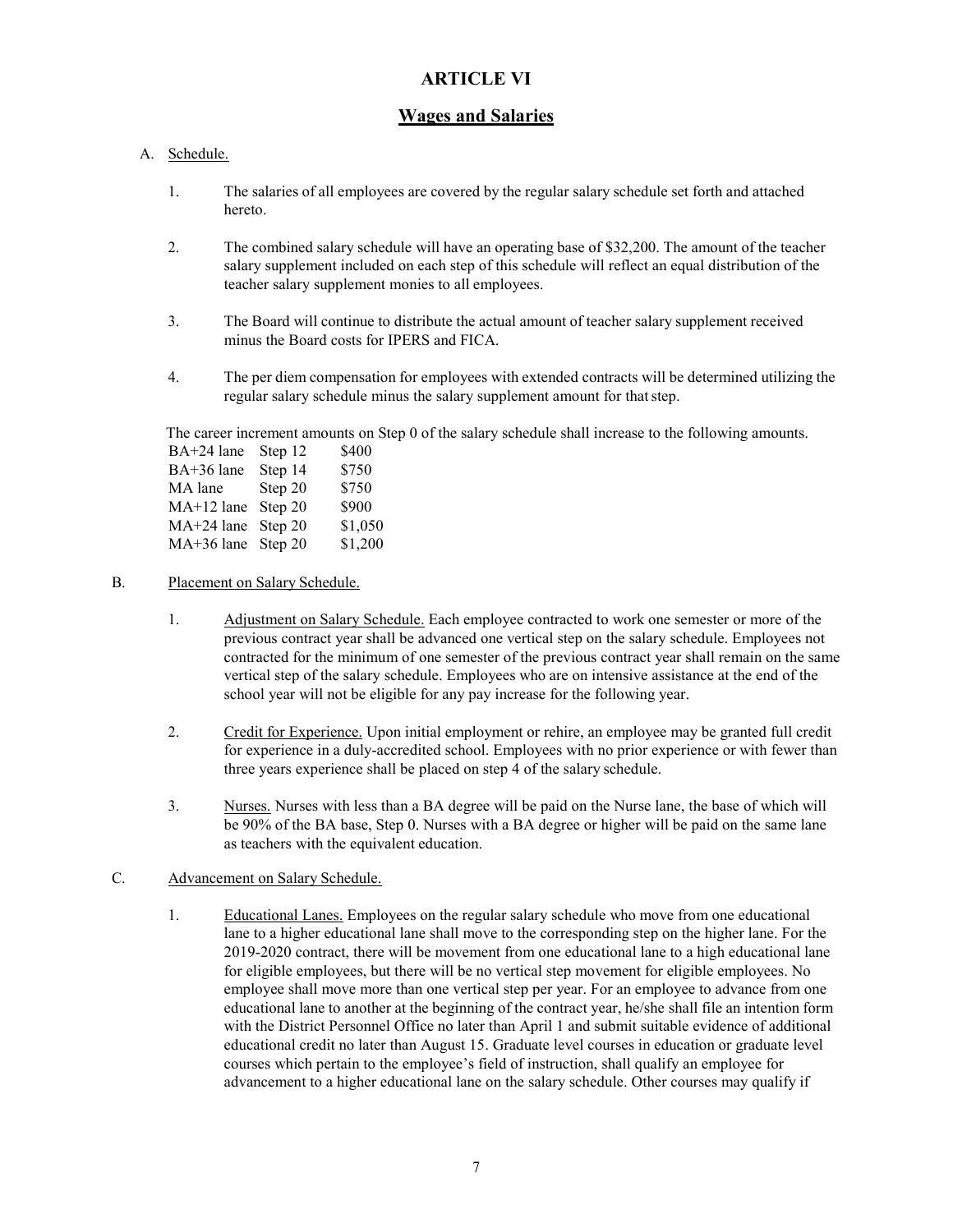approved in advance, in writing by the building principal. All credits earned for advancement must be graduate credits. To advance on the salary schedule, all employees must meet the minimum requirements for recertification set by the Department of Education.

#### D. Method of Payment.

1. Pay Periods. Effective September 1, 2004, each employee will be paid twelve (12) equal installments by direct deposit. The first payment each year shall be made on September 1 and the last payment on August 1. Paperless direct deposit payroll stubs will be available to be viewed on-line on a password protected secure website.

#### E. Extended Contract.

- 1. An employee assigned duties exceeding one hundred and ninety-two (192) days as a part of their individual contract for the regular school year shall be notified in writing as to the nature and duration of their assignment before June 1 proceeding the contract year in which the days shall be worked.
- 2. The salary schedule is based on the regular school calendar. Any employee whose assignments exceed the regular contract work year and hours as a part of their individual contract for the regular school year, and whose assignments are not covered by the supplemental salary schedule, will be compensated on a per diem rate as follows: 1/192nd of the annual salary and hours shall be a pro-rated portion of their per diem rate.
- F. Additional Revenues. In the event that the District receives additional funds specifically allocated to improve the salaries of the employees covered by this agreement, negotiations shall be reopened for Articles VI, VII, the Salary Schedule, and the Supplemental Pay Schedules for the High School and the Middle School in order to negotiate the method of distributing the additional funds. Additional Board costs for IPERS, FICA, Workers' Compensation Insurance, Long Term Disability Insurance, and any other Board costs caused by an increase in salaries shall be included in the additional funds.
- G. Wages and Salaries. Curriculum Development: Employees whom the administrators select to participate in the process of writing and developing curriculum will be compensated at the rate of \$25.00 perhour.
- H. Late Resignation: An employee who returns a signed individual teaching contract or contract modification to the Board for the following year and then is released from that contract or who is released from an individual teaching contract after June 15 even though a signed individual contract or contract modification has not been returned to the Board, shall be liable for the actual newspaper advertising expenses incurred by the Board in seeking a suitable replacement.

# **ARTICLE VII**

# **Supplemental Pay**

#### A. Extra-Curricular Activities. The generator base for the 2020-2021 Supplemental Schedule will be \$32,200.

- 1. Approved Activities. The Board and the Association agree that the extra-curricular activities listed in the attached schedule are official school-sponsored activities.
- 2. Rates of Pay. Employee participation in extra-curricular activities which extend beyond the regularly-scheduled in-school day shall be compensated according to the rate of pay or other stipulations as in the Schedule which is attached hereto. Up to nine (9) years prior experience credit may be granted to employees new to the District. Employees currently on the supplemental salary schedule of the District shall be granted up to five (5) years experience credit for experience in their assigned duties. In the event an assistant coach becomes a head coach in the same sport, experience in both positions shall be used for placement on the supplemental salary schedule. All employees currently on the supplemental pay schedule shall advance one step.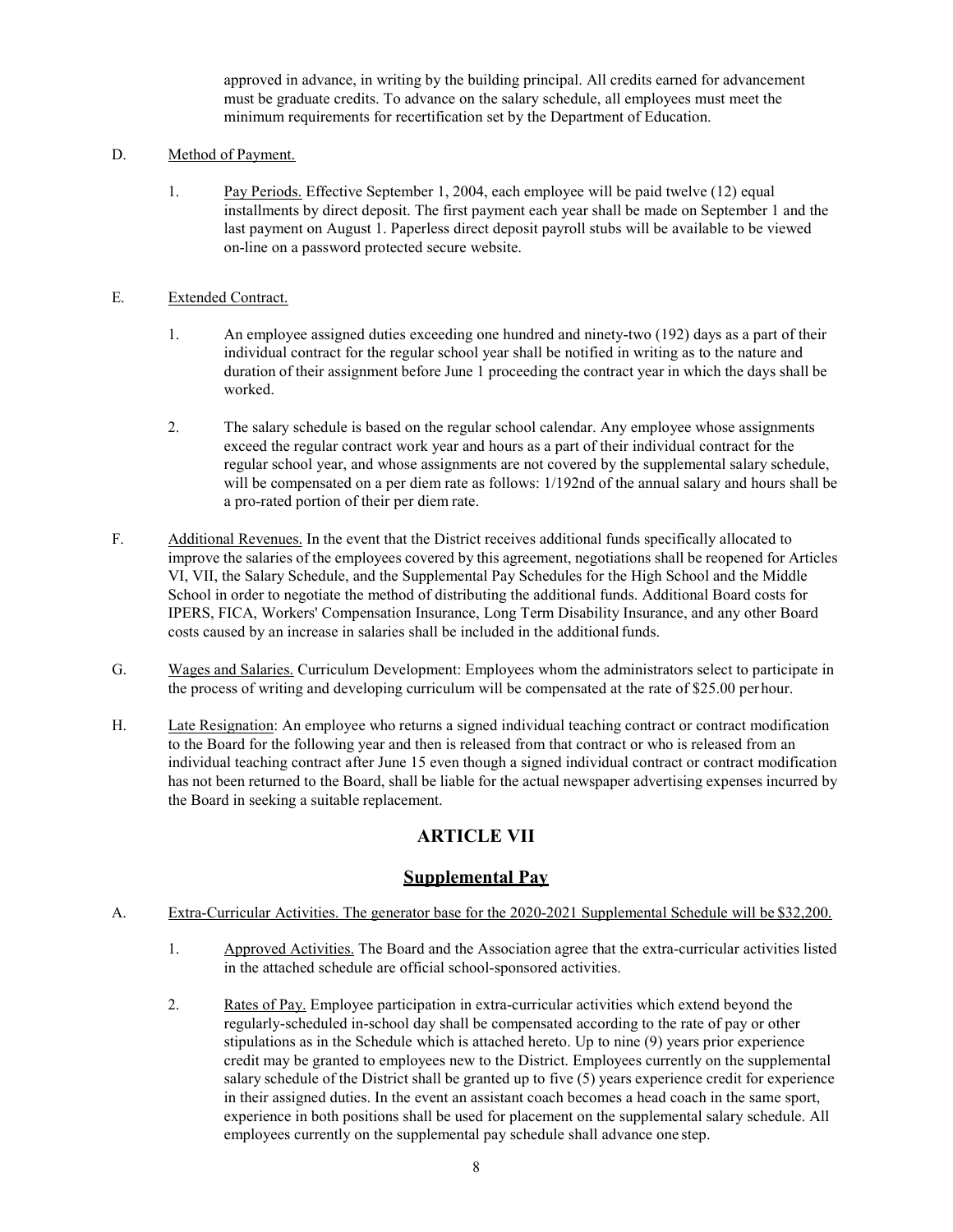#### **ARTICLE VIII**

#### **Safety**

- A. Compliance: The District has the responsibility to comply with all Occupational Health and Safetylaws and regulations in the maintaining a safe workplace.
- B. Notification: Whenever an employee observes or otherwise becomes aware of an unsafe or hazardous condition or circumstance in the workplace, he/she has the responsibility to notify the superintendent of schools or designee immediately.

If the unsafe or hazardous condition or circumstance persists after the superintendent or designee has been notified, the employee may exercise the options available under state and federal laws and regulations.

C. Use of Reasonable Force: An employee is authorized by section 280.21 of the Iowa Code to use reasonable force (as defined in section 704.1 of the Iowa Code) for the protection of the employee, a student or several students; to obtain the possession of a weapon or other dangerous object under a student's control or for the protection of property.

# **ARTICLE IX**

# **Duration And Signature Clause**

- A. Savings Clause. In the event that any provision of this Agreement shall become void or illegal during the term of this Agreement, such provision shall become inoperative, but all other provisions of this Agreement shall remain in full force and effect for the duration of this Agreement.
- B. Printing Agreement. Copies of this Agreement shall be printed at the expense of the Board after agreement with the Association on format within (30) days after the Agreement is signed. A copy of this agreement shall be posted on the Lewis Central Community School District website and on the individual building servers for all personnel to access. Two (2) paper copes shall be available in each building.
- C. Notices. Whenever any notice is required to be given by either of the parties to this Agreement to the other, pursuant to the provision(s) of this Agreement, either party shall do so by fax or letter at the following designated addresses or at such other address as may be designated by a party in written notification to the other party:
	- 1. If by Association, to Board at:

4121 Harry Langdon Blvd. Council Bluffs, Iowa 51503

2. If by Board, to Association at:

LoriAnn Brougham Lewis Central Education Association Lewis Central High School 3504 Harry Langdon Blvd. Council Bluffs, Iowa 51503

- D. Finality and Effect of Agreement.
	- 1. This Agreement supersedes and cancels all previous collective bargaining agreements between the School District and the Association or any employee and constitutes the entire agreement between the parties and concludes collective bargaining for its term.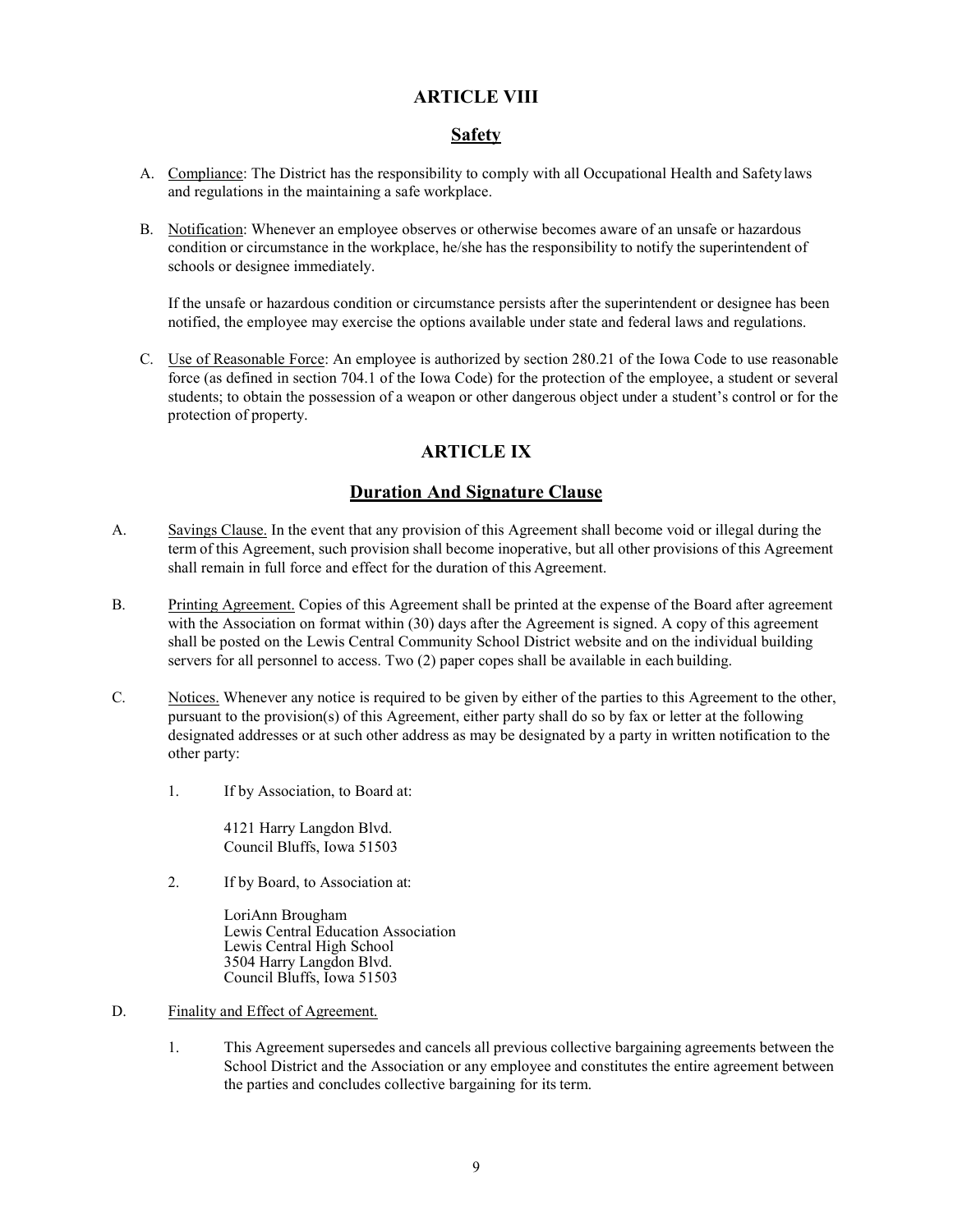# **2020 - 2021 SALARY SCHEDULE**

|                | <b>BA</b> | <b>BA+12</b> | <b>BA+24</b> | MA     | $MA+12$ | $MA+24$ | MA+36  |
|----------------|-----------|--------------|--------------|--------|---------|---------|--------|
| <b>STEP</b>    | SALARY    | SALARY       | SALARY       | SALARY | SALARY  | SALARY  | SALARY |
| 0              | 32,200    |              |              |        |         |         |        |
| $\mathbf{1}$   |           |              |              |        |         |         |        |
| $\overline{2}$ |           |              |              |        |         |         |        |
| 3              |           |              |              |        |         |         |        |
| 4              | 45,224    | 47,132       | 49,041       | 50,950 | 52,858  | 54,767  | 56,676 |
| 5              | 46,540    | 48,515       | 50,489       | 52,464 | 54,438  | 56,413  | 58,387 |
| 6              | 47,856    | 49,897       | 51,937       | 53,977 | 56,018  | 58,058  | 60,098 |
| 7              | 49,173    | 51,279       | 53,385       | 55,491 | 57,597  | 59,703  | 61,810 |
| 8              | 50,489    | 52,661       | 54,833       | 57,005 | 59,177  | 61,349  | 63,521 |
| 9              | 51,805    | 54,043       | 56,281       | 58,519 | 60,757  | 62,994  | 65,232 |
| 10             | 53,122    | 55,425       | 57,729       | 60,033 | 62,336  | 64,640  | 66,943 |
| 11             |           | 56,808       | 59,177       | 61,546 | 63,916  | 66,285  | 68,655 |
| 12             |           |              | 61,030       | 63,059 | 65,495  | 67,931  | 70,366 |
| 13             |           |              |              | 64,574 | 67,075  | 69,576  | 72,077 |
| 14             |           |              |              | 66,347 | 68,655  | 71,221  | 73,788 |
| 15             |           |              |              | 66,347 | 70,234  | 72,867  | 75,499 |
| 16             |           |              |              | 66,347 | 70,234  | 74,512  | 77,211 |
| 17             |           |              |              | 66,347 | 70,234  | 74,512  | 78,922 |
| 18             |           |              |              | 66,746 | 70,892  | 75,170  | 80,633 |
| 19             |           |              |              | 66,746 | 70,892  | 75,170  | 81,291 |
| 20             |           |              |              | 68,165 | 72,463  | 76,894  | 83,166 |

#### **Amounts listed include \$6,400.00 Teacher Salary Supplement for the 2020- 2021 School Year.**

MA-step 14 is computed using the index and adding \$250, initiated in the year 2000.

Steps 19 and 20 are available to employees who have completed seventeen years of total teaching experience.

\*Teachers with 0, 1, 2 or 3 years of experience and less than 12 graduate hours will be placed on BA Step 4. \*\*Starting 2005-2006 these longevity amounts will be added on the last step in each lane.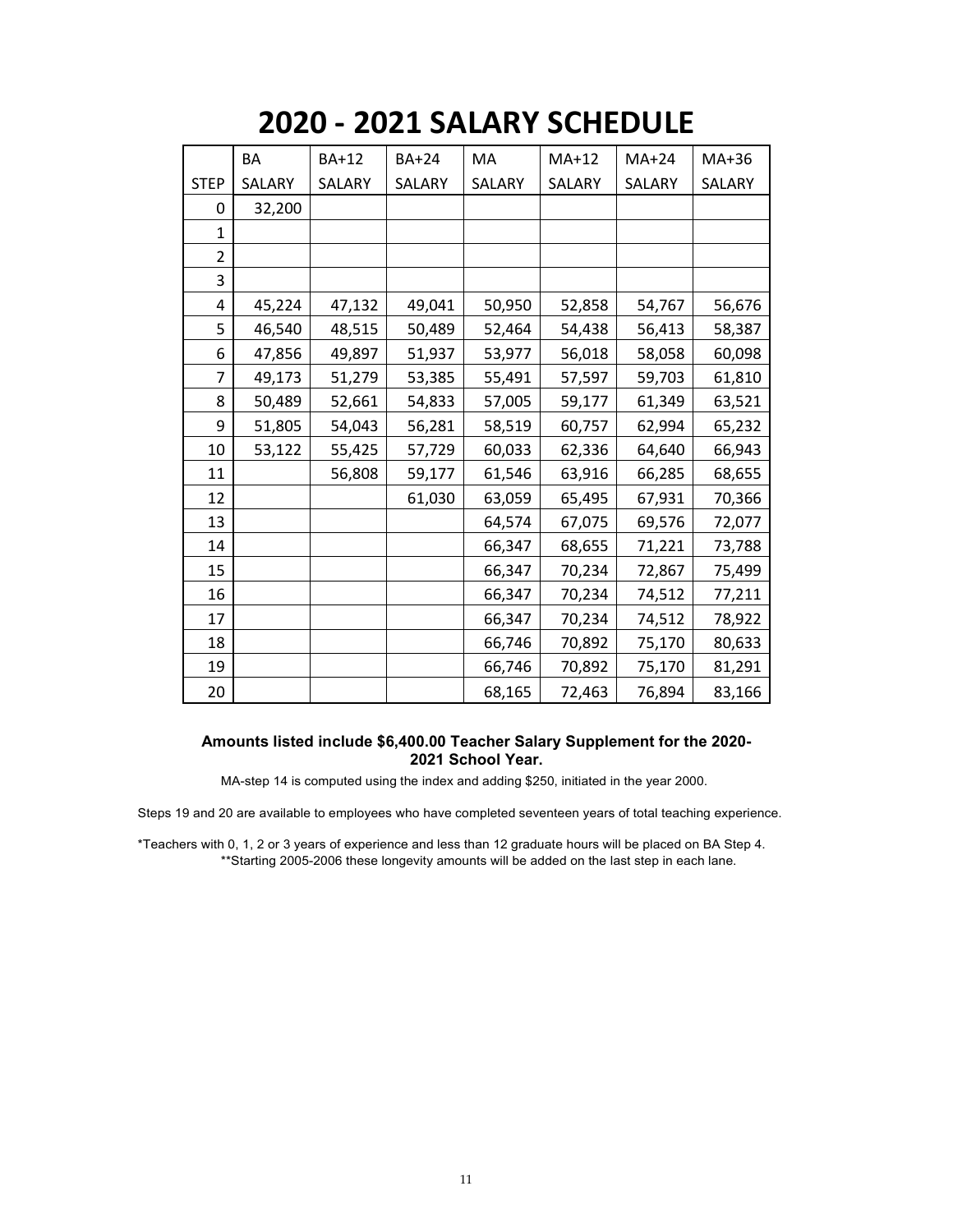# **2020-2021**

**\$ 32,200**

|                                              |    | STEP 4     |                      | STEP 5            | STEP 6                  |                      | STEP 7            |                      | STEP 8     |    | STEP 9                |
|----------------------------------------------|----|------------|----------------------|-------------------|-------------------------|----------------------|-------------------|----------------------|------------|----|-----------------------|
| <b>HIGH SCHOOL</b>                           |    |            |                      |                   |                         |                      |                   |                      |            |    |                       |
|                                              |    |            |                      |                   |                         |                      |                   |                      |            |    |                       |
| <b>HEAD COACHES</b>                          |    |            |                      |                   |                         |                      |                   |                      |            |    |                       |
| Baseball, Basketball, Volleyball             | \$ | 4,347.00   |                      | \$4,508.00        | \$4,669.00              |                      | \$4,830.00        |                      | \$4,991.00 | \$ | 5,152.00              |
| Football, Softball, Wrestling                |    | 13.5%      |                      | 14.0%             | 14.5%                   |                      | 15.0%             |                      | 15.5%      |    | 16.0%                 |
| Swimming, Soccer, Track,                     |    | 3,864.00   |                      | \$4,025.00        | \$4,186.00              |                      | \$4,347.00        |                      | \$4,508.00 | \$ | 4,669.00              |
| Weight Room Supervisor                       |    | 12.0%      |                      | 12.5%             | 13.0%                   |                      | 13.5%             |                      | 14.0%      |    | 14.5%                 |
| Cross-Country, Golf,                         | \$ | 3,123.40   |                      | \$3,220.00        | $\frac{1}{2}$ 3,316.60  | \$                   | 3,413.20          |                      | \$3,509.80 | \$ | 3,606.40              |
| Tennis, Bowling                              |    | 9.7%       |                      | 10.0%             | 10.3%                   |                      | 10.6%             |                      | 10.9%      |    | 11.2%                 |
|                                              |    |            |                      |                   |                         |                      |                   |                      |            |    |                       |
| <b>ASST. COACHES</b>                         |    |            |                      |                   |                         |                      |                   |                      |            |    |                       |
| Baseball, Basketball, Volleyball             |    | \$2,801.40 |                      | \$2,898.00        | \$2,994.60              |                      | \$3,091.20        |                      | \$3,187.80 | \$ | 3,284.40              |
| Football, Softball, Wrestling, Soccer, Track |    | 8.7%       |                      | 9.0%              | 9.3%                    |                      | 9.6%              |                      | 9.9%       |    | 10.2%                 |
|                                              |    | 2,479.40   |                      | \$2,576.00        | \$2,672.60              |                      | \$2,769.20        |                      | \$2,865.80 | \$ | 2,962.40              |
| Swimming                                     |    |            |                      |                   |                         |                      |                   |                      |            |    |                       |
|                                              |    | 7.7%       |                      | 8.0%              | 8.3%                    |                      | 8.6%              |                      | 8.9%       |    | 9.2%                  |
| Cross-Country, Tennis, Golf, Bowling         |    | 1,835.40   | \$                   | 1,932.00          | \$2,028.60              |                      | \$2,125.20        |                      | \$2,221.80 | \$ | 2,318.40              |
|                                              |    | 5.7%       |                      | 6.0%              | 6.3%                    |                      | 6.6%              |                      | 6.9%       |    | 7.2%                  |
| Dance Team                                   | \$ | 2,479.40   | \$                   | 2,576.00          | \$2,672.60              |                      | \$2,769.20        |                      | \$2,865.80 | \$ | 2,962.40              |
|                                              |    | 7.7%       |                      | 8.0%              | 8.3%                    |                      | 8.6%              |                      | 8.9%       |    | 9.2%                  |
| <b>Cheerleading Coach</b>                    |    | 2,479.40   |                      | $\sqrt{2,576.00}$ | \$2,672.60              |                      | \$2,769.20        |                      | \$2,865.80 |    | \$2,962.40            |
|                                              |    | 7.7%       |                      | 8.0%              | 8.3%                    |                      | 8.6%              |                      | 8.9%       |    | 9.2%                  |
| Asst. Cheerleading Coach                     |    | \$1,835.40 |                      | \$1,932.00        | \$2,028.60              |                      | \$2,125.20        |                      | \$2,221.80 |    | \$2,318.40            |
|                                              |    | 5.7%       |                      | 6.0%              | 6.3%                    |                      | 6.6%              |                      | 6.9%       |    | 7.2%                  |
| Music Directors (Instr & Vocal)              |    | 4,347.00   | \$                   | 4,508.00          | \$4,669.00              |                      | \$4,830.00        |                      | \$4,991.00 | \$ | 5,152.00              |
|                                              |    | 13.5%      |                      | 14.0%             | 14.5%                   |                      | 15.0%             |                      | 15.5%      |    | 16.0%                 |
| Asst. Music Director                         |    | \$1,835.40 |                      | \$1,932.00        | \$2,028.60              |                      | \$2,125.20        |                      | \$2,221.80 |    | \$2,318.40            |
| Instrumental & Vocal                         |    | 5.7%       |                      | 6.0%              | 6.3%                    |                      | 6.6%              |                      | 6.9%       |    | 7.2%                  |
| Asst. Music Director                         | \$ | 1,094.80   | $\overline{\bullet}$ | 1,127.00          | $$1,159.20$ \\$         |                      | 1,191.40          | $\overline{\bullet}$ | 1,223.60   | \$ | 1,255.80              |
| (Marching Band)(Color Guard)                 |    | 3.4%       |                      | 3.5%              | 3.6%                    |                      | 3.7%              |                      | 3.8%       |    | 3.9%                  |
| (Drums, Visual, Brass)                       |    |            |                      |                   |                         |                      |                   |                      |            |    |                       |
| <b>Yearbook Director</b>                     |    | 4,347.00   | \$                   | 4,508.00          | \$4,669.00              |                      | \$4,830.00        |                      | \$4,991.00 | \$ | 5,152.00              |
|                                              |    | 13.5%      |                      | 14.0%             | 14.5%                   |                      | 15.0%             |                      | 15.5%      |    | 16.0%                 |
| Newspaper Director                           | \$ | 2,221.80   | \$                   | 2,254.00          | \$2,286.20              |                      | $\sqrt{2,318.40}$ |                      | \$2,350.60 | \$ | 2,382.80              |
|                                              |    | 6.9%       |                      | 7.0%              | 7.1%                    |                      | 7.2%              |                      | 7.3%       |    | 7.4%                  |
| Speech/Debate Coach                          |    | 1,610.00   |                      | \$1,642.20        | \$1,674.40              |                      | \$1,706.60        |                      | \$1,738.80 |    | \$1,771.00            |
|                                              |    |            |                      |                   |                         |                      |                   |                      |            |    |                       |
| <b>Student Council</b>                       |    | 5.0%       |                      | 5.1%              | 5.2%                    |                      | 5.3%              |                      | 5.4%       |    | 5.5%                  |
| Dramatics (Play Dir)                         | \$ | 2,415.00   |                      | \$2,576.00        | \$2,737.00              |                      | \$2,898.00        |                      | \$3,059.00 | \$ | 3,220.00              |
|                                              |    | 7.5%       |                      | 8.0%              | 8.5%                    |                      | 9.0%              |                      | 9.5%       |    | 10.0%                 |
| Fall Play Asst. Dir                          | \$ | 1,094.80   |                      | \$1,127.00        | $$1,159.20$ $$1,191.40$ |                      |                   |                      | \$1,223.60 | \$ | $\overline{1,255.80}$ |
| Srping Musical/Play Assistant Director       |    | 3.4%       |                      | 3.5%              | 3.6%                    |                      | 3.7%              |                      | 3.8%       |    | 3.9%                  |
| National Honor Society                       | \$ | 1,255.80   | \$                   | 1,288.00          | \$1,320.20              | $\overline{\bullet}$ | 1,352.40          | \$                   | 1,384.60   |    | \$1,416.80            |
|                                              |    | 3.9%       |                      | 4.0%              | 4.1%                    |                      | 4.2%              |                      | 4.3%       |    | 4.4%                  |
| <b>Class Sponsors</b>                        |    |            |                      |                   |                         |                      |                   |                      |            |    |                       |
| Junior & Senior                              | \$ | 933.80     | \$                   | 966.00            | \$<br>998.20            | \$                   | 1,030.40          | \$                   | 1,062.60   | S  | 1,094.80              |
| Asst. Student Council Sponsor                |    | 2.9%       |                      | 3.0%              | 3.1%                    |                      | 3.2%              |                      | 3.3%       |    | 3.4%                  |
| Fresh, Soph and Assts.                       | \$ | 611.80     | \$                   | 644.00            | \$<br>676.20            | $\overline{\bullet}$ | 708.40            | \$                   | 740.60     | \$ | 772.80                |
|                                              |    | 1.9%       |                      | 2.0%              | 2.1%                    |                      | 2.2%              |                      | 2.3%       |    | 2.4%                  |
| <b>Club Sponsors</b>                         | \$ | 772.80     | \$                   | 805.00            | \$<br>837.20            | \$                   | 869.40            | \$                   | 901.60     | \$ | 933.80                |
|                                              |    | 2.4%       |                      | 2.5%              | 2.6%                    |                      | 2.7%              |                      | 2.8%       |    | 2.9%                  |
| Musical Production Dir.                      | \$ | 2,415.00   | \$                   | 2,576.00          | \$<br>2,737.00          | S                    | 2,898.00          | \$                   | 3,059.00   | \$ | 3,220.00              |
|                                              |    | 7.5%       |                      | 8.0%              | 8.5%                    |                      | 9.0%              |                      | 9.5%       |    | 10.0%                 |
| Musical Prod. (Speech) Assts.                | \$ | 772.80     | \$                   | 805.00            | \$<br>837.20            | \$                   | 869.40            | \$                   | 901.60     | \$ | 933.80                |
| (Instrumental, Vocal)                        |    | 2.4%       |                      | 2.5%              | 2.6%                    |                      | 2.7%              |                      | 2.8%       |    | 2.9%                  |
|                                              |    |            |                      |                   |                         |                      |                   |                      |            |    |                       |
|                                              |    |            |                      |                   |                         |                      |                   |                      |            |    |                       |
|                                              |    |            |                      |                   |                         |                      |                   |                      |            |    |                       |
|                                              |    |            |                      |                   |                         |                      |                   |                      |            |    |                       |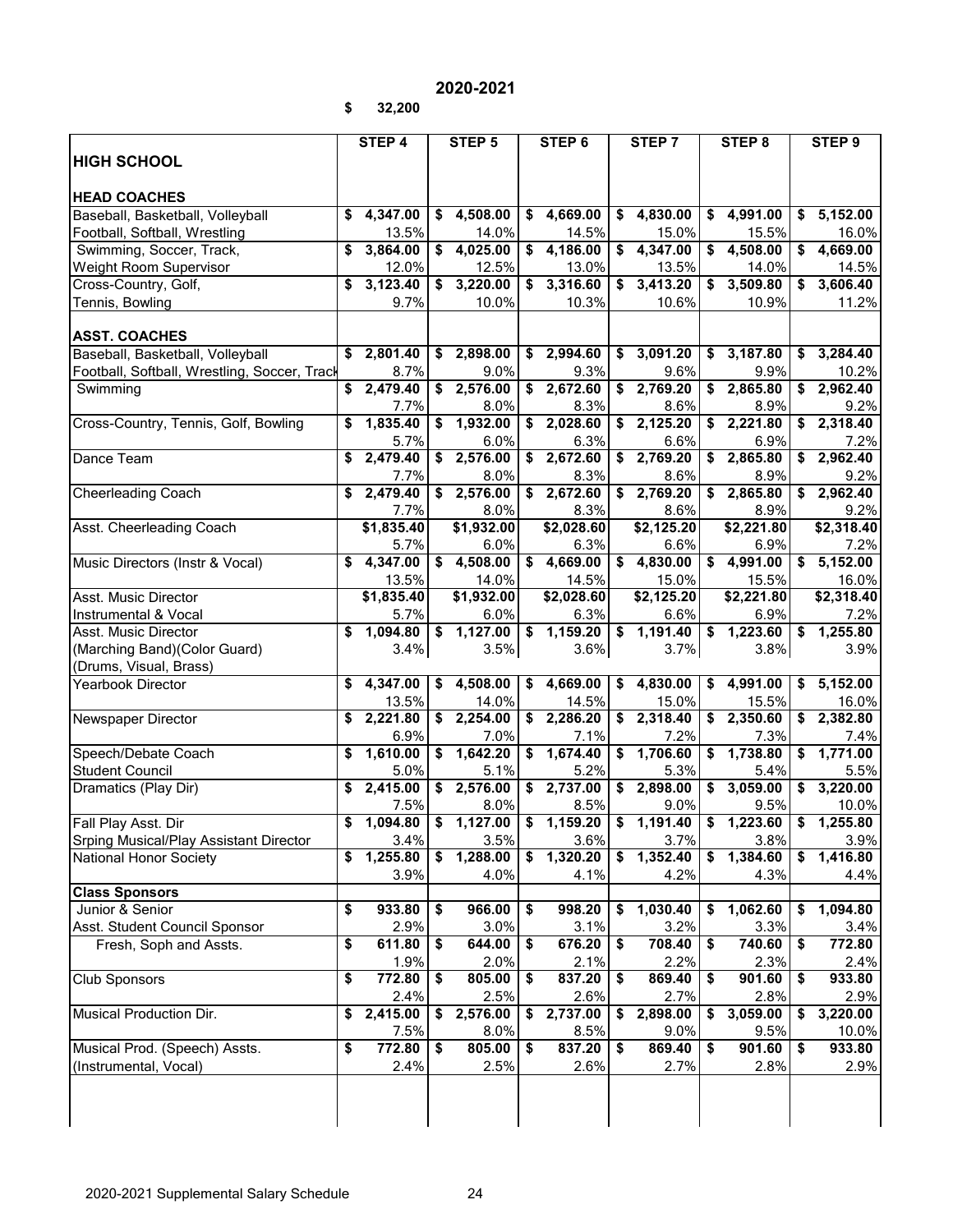# **2020-2021**

**\$ 32,200**

|                                          |    | STEP 4     | STEP <sub>5</sub> | STEP <sub>6</sub> | STEP <sub>7</sub> | STEP <sub>8</sub> | STEP <sub>9</sub> |
|------------------------------------------|----|------------|-------------------|-------------------|-------------------|-------------------|-------------------|
|                                          |    |            |                   |                   |                   |                   |                   |
|                                          |    |            |                   |                   |                   |                   |                   |
|                                          |    |            |                   |                   |                   |                   |                   |
|                                          |    |            |                   |                   |                   |                   |                   |
| <b>MIDDLE SCHOOL</b>                     |    |            |                   |                   |                   |                   |                   |
|                                          |    |            |                   |                   |                   |                   |                   |
| <b>HEAD COACHES</b>                      |    |            |                   |                   |                   |                   |                   |
| Basketball, Football, Volleyball         |    | \$2,543.80 | \$2,576.00        | \$2,608.20        | \$2,640.40        | \$2,672.60        | \$2,704.80        |
| Swimming, Wrestling, Track, Cross Countr |    | 7.9%       | 8.0%              | 8.1%              | 8.2%              | 8.3%              | 8.4%              |
|                                          |    |            |                   |                   |                   |                   |                   |
| <b>Special Olympics</b>                  | \$ | 1,255.80   | \$<br>1,288.00    | \$<br>1,320.20    | \$<br>1,352.40    | \$<br>1,384.60    | \$<br>1,416.80    |
|                                          |    | 3.9%       | 4.0%              | 4.1%              | 4.2%              | 4.3%              | 4.4%              |
| <b>ASST. COACHES</b>                     |    |            |                   |                   |                   |                   |                   |
| Football, Volleyball, Basketball         | \$ | 2,221.80   | \$<br>2,254.00    | \$2,286.20        | $\sqrt{2,318.40}$ | \$2,350.60        | \$<br>2,382.80    |
| Wrestling, Track, Cross Country          |    | 6.9%       | 7.0%              | 7.1%              | 7.2%              | 7.3%              | 7.4%              |
| Student Council                          | \$ | 1,255.80   | \$<br>1,288.00    | \$<br>1,320.20    | \$<br>1,352.40    | \$<br>1,384.60    | \$<br>1,416.80    |
|                                          |    | 3.9%       | 4.0%              | 4.1%              | 4.2%              | 4.3%              | 4.4%              |
| Asst. Student Council                    | \$ | 837.20     | \$<br>869.40      | \$<br>901.60      | \$<br>933.80      | \$<br>966.00      | \$<br>998.20      |
|                                          |    | 2.6%       | 2.7%              | 2.8%              | 2.9%              | 3.0%              | 3.1%              |
| <b>Instrumental Music</b>                | \$ | 2,286.20   | \$<br>2,318.40    | \$2,350.60        | \$2,382.80        | \$2,415.00        | \$<br>2,447.20    |
| (2 positions)                            |    | 7.1%       | 7.2%              | 7.3%              | 7.4%              | 7.5%              | 7.6%              |
| Spirit Sponsor                           | \$ | 1,255.80   | \$<br>1,288.00    | \$<br>1,320.20    | \$<br>1,352.40    | \$1,384.60        | \$<br>1,416.80    |
|                                          |    | 3.9%       | 4.0%              | 4.1%              | 4.2%              | 4.3%              | 4.4%              |
| <b>Vocal Music</b>                       | \$ | 2,286.20   | \$2,318.40        | \$2,350.60        | \$2,382.80        | \$2,415.00        | \$<br>2,447.20    |
|                                          |    | 7.1%       | 7.2%              | 7.3%              | 7.4%              | 7.5%              | 7.6%              |
| Intra-mural Sponsors, Asst. Show Choir   | \$ | 1,255.80   | \$<br>1,288.00    | \$<br>1,320.20    | \$<br>1,352.40    | \$<br>1,384.60    | \$<br>1,416.80    |
|                                          |    | 3.9%       | 4.0%              | 4.1%              | 4.2%              | 4.3%              | 4.4%              |
| <b>Club Sponsors</b>                     | \$ | 772.80     | \$<br>805.00      | \$<br>837.20      | \$<br>869.40      | \$<br>901.60      | \$<br>933.80      |
|                                          |    | 2.4%       | 2.5%              | 2.6%              | 2.7%              | 2.8%              | 2.9%              |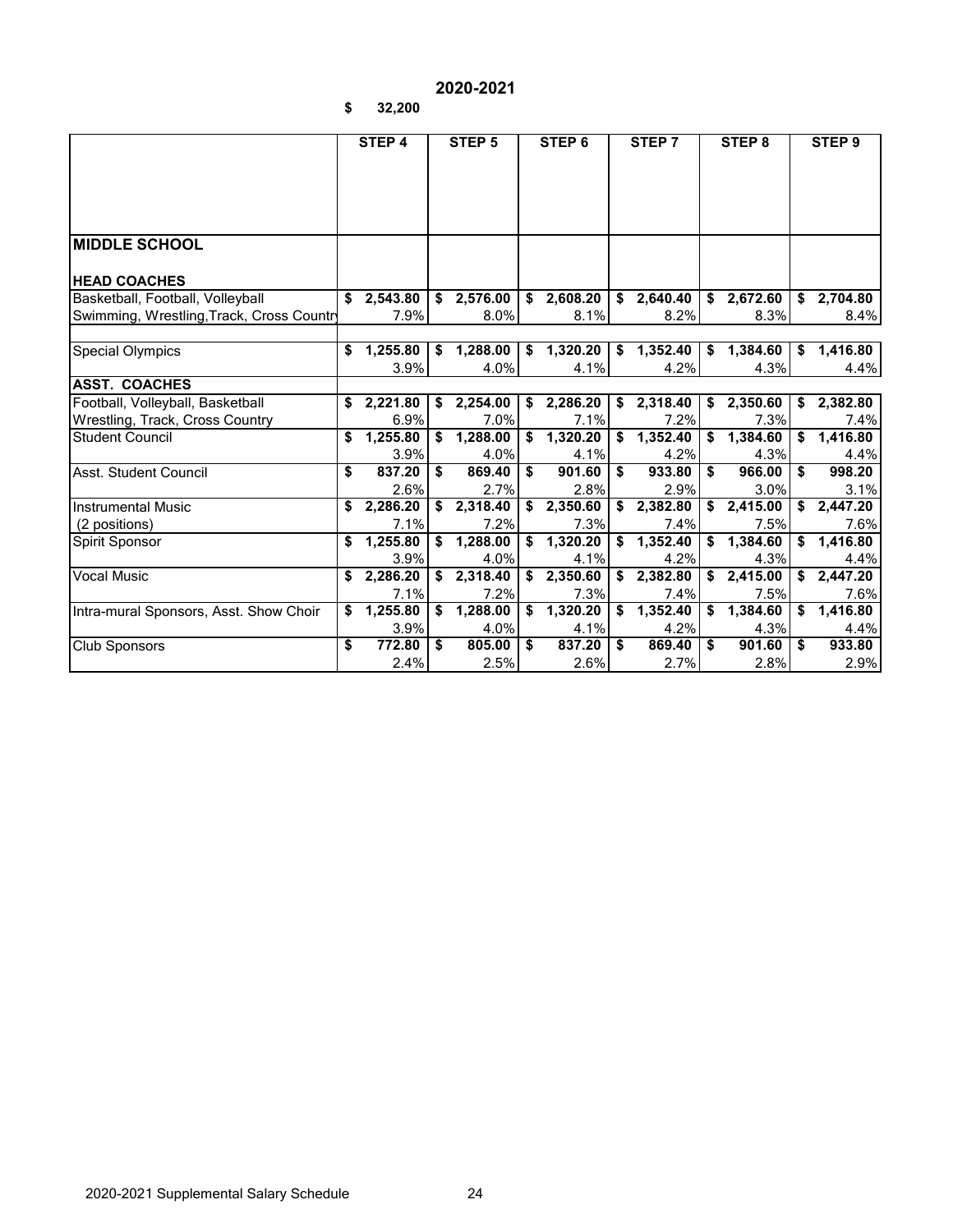# **APPENDIX A GRIEVANCE FORM**

**Number**

**Level 2: Date Filed**

**Level 3: Date Filed**

Lewis Central Community School District

Date of Informal Step Meeting

Name of Employee Making Claim

Building Distribution of Form:

- 1. Association
- 
- 2. Employee<br>3. Appropriate Supervisor
- 4. Superintendent

**LEVEL ONE (Informal)** 

# **LEVEL TWO (Formal)**

|                                                   | Date                                                                                                                                                                                                                                                                             |
|---------------------------------------------------|----------------------------------------------------------------------------------------------------------------------------------------------------------------------------------------------------------------------------------------------------------------------------------|
|                                                   |                                                                                                                                                                                                                                                                                  |
|                                                   |                                                                                                                                                                                                                                                                                  |
|                                                   |                                                                                                                                                                                                                                                                                  |
|                                                   |                                                                                                                                                                                                                                                                                  |
| Signature of Principal<br>or Immediate Supervisor | Date                                                                                                                                                                                                                                                                             |
| Accepted Rejected                                 | ,我们也不会有什么?""我们的人,我们也不会不会不会。""我们的人,我们也不会不会不会不会。""我们的人,我们也不会不会不会不会。""我们的人,我们也不会不会不<br>,我们也不会有什么?""我们的人,我们也不会有什么?""我们的人,我们也不会有什么?""我们的人,我们也不会有什么?""我们的人,我们也不会有什么?""我们的人<br>Aggrieved Signature<br>Disposition by Principal or Immediate Supervisor ________________________________ |